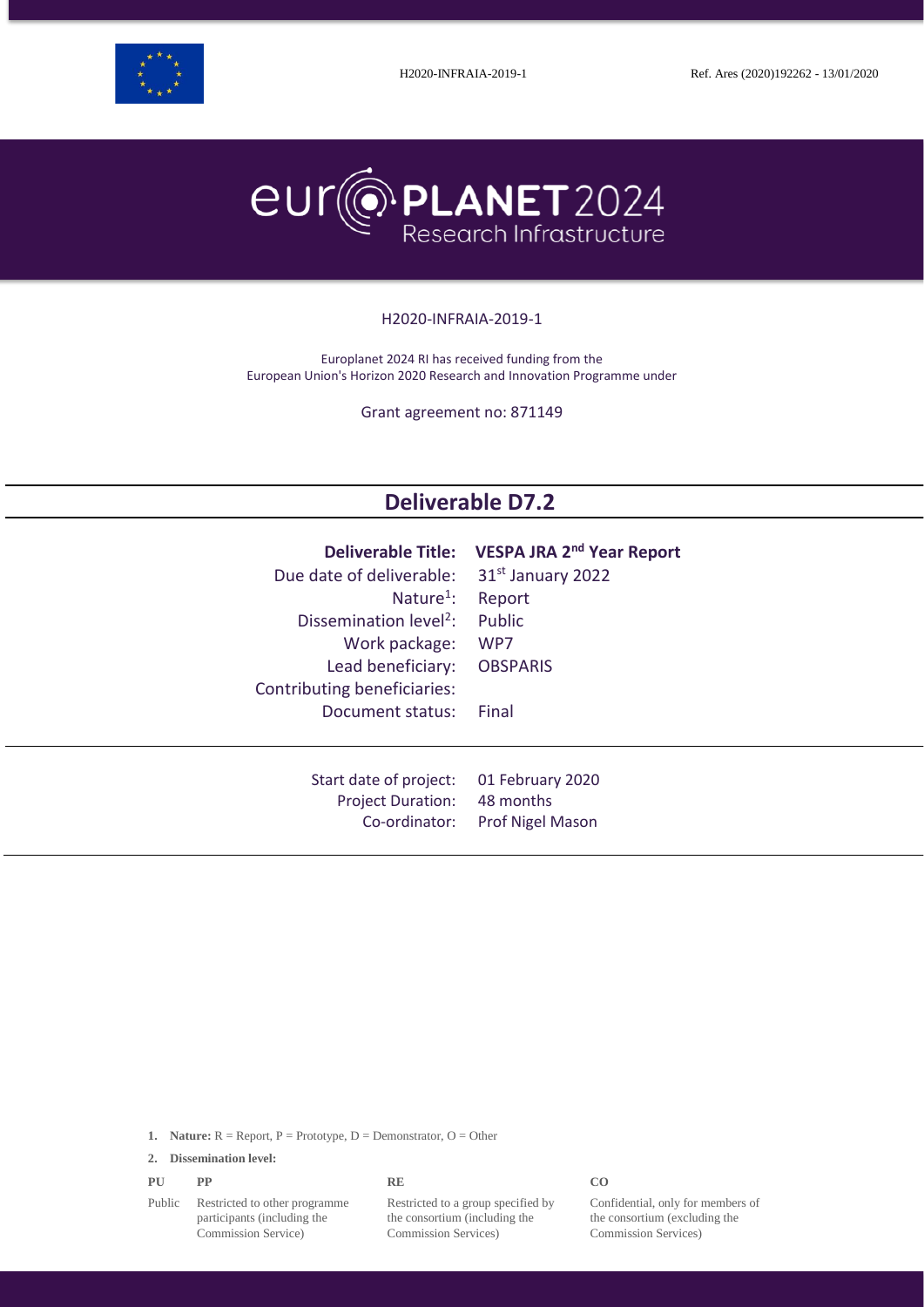

#### **Executive Summary / Abstract:**

An update for year 2 of the Virtual European Solar and Planetary Access (VESPA) Joint Research Activity of the Europlanet 2024 Research Infrastructure is provided. Several tools were upgraded in this period, most notably TOPCAT which can now ingest tables in PDS and heliophysics formats. Outcomes of the VESPA-cloud activity during year 1 are routinely used in support of data providers and users in the VA. The reference TAP server used in the VA has been greatly enhanced with specific support to EPN-TAP planetary data, and a docker installation is available to data providers. User interfaces (SSHADE UI and VESPA portal) are being upgraded from user feedback and design, with new functions added (not yet published). Several services requiring a specific design has been published, in particular the VizieR catalogues from published papers at CDS, and the Venus Climate Database in IPSL (expected publication in February 2022). Specific standards have been finalized for bandlists in SSHADE, and for cartographic/mapping metadata in data files.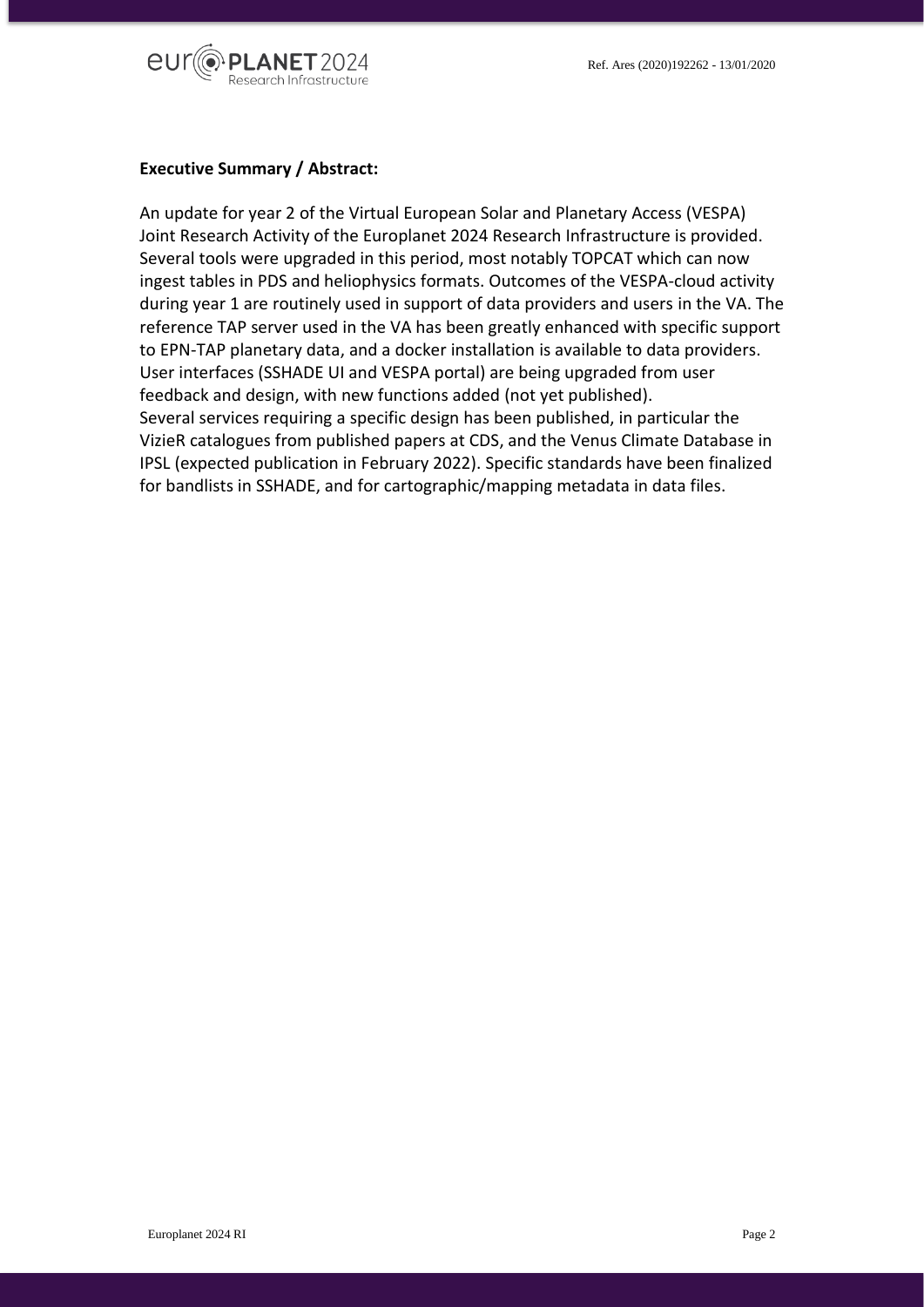

# **Table of Contents**

| 3. Follow-up of recommendations & comments from previous review(s) |  |
|--------------------------------------------------------------------|--|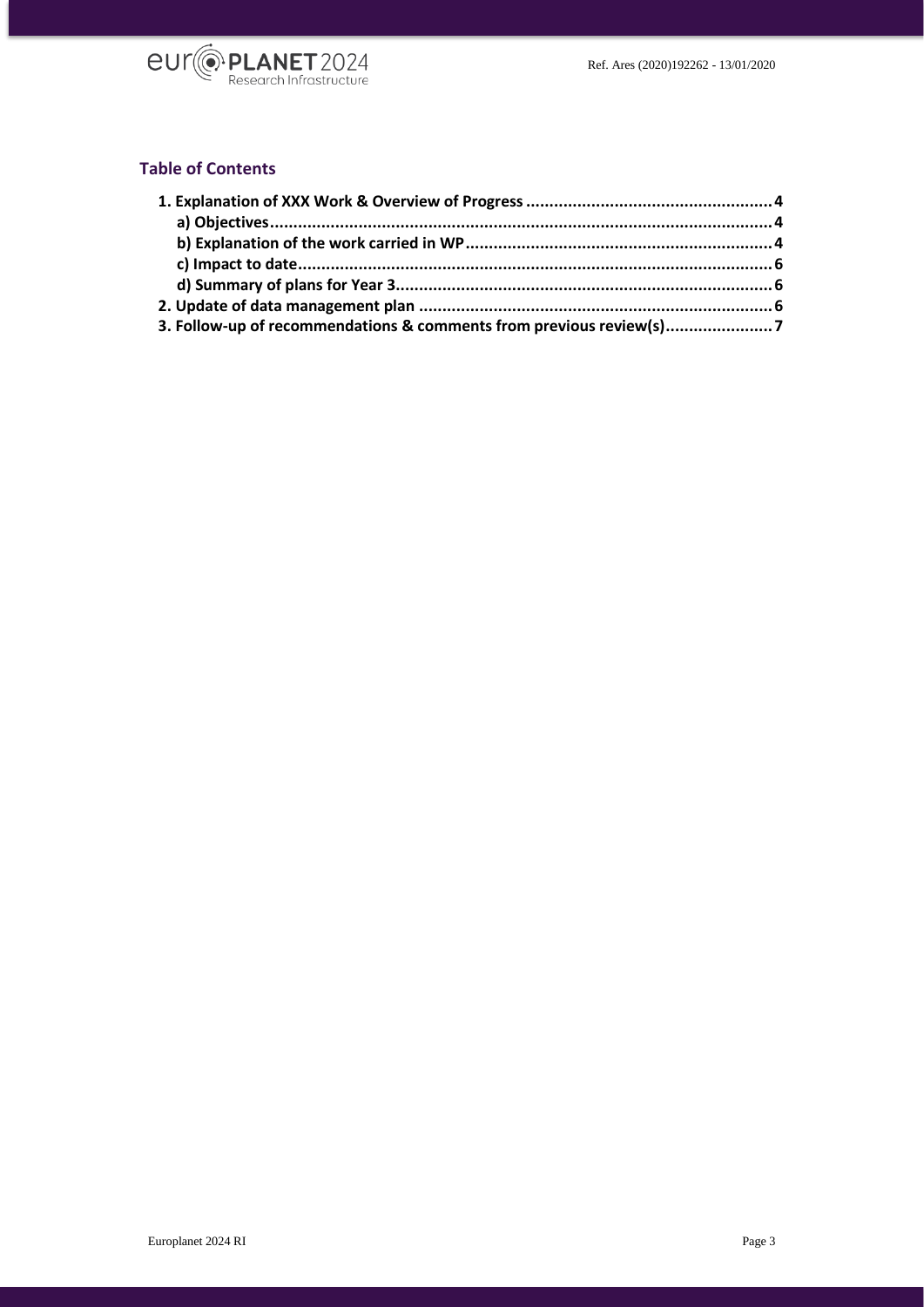

- <span id="page-3-0"></span>**1. Explanation of VESPA WP7/JRA2 Work & Overview of Progress**
- <span id="page-3-1"></span>**a) Objectives**

#### **Task 1**.

Coordination – ObsParis, CBK-PAN + JacobsUni

#### **Task 2**.

- Infrastructure ObsParis, CNRS/IRAP + UCL, CBK-PAN, CNRS/CDS
- Implementing the code-on-line platform OPUS to analyse data; setting the stage for use of EOSC in VESPA (for services and computation)

#### **Task 3**.

- Tools & Interfaces JacobsUni, CNRS/CDS + Heidelberg, Spacefrog, Bristol Uni, ObsParis, CNRS/IRAP
- Improving user interfaces, visualisation / analysis tools, and data servers

#### **Task 4**.

- Design of internal services CNRS/IPSL, CNRS/IRAP + ObsParis, JacobsUni, DLR
- Studies of services requiring specific design, such as Global Climate Models, VO-GIS interfaces, etc

#### <span id="page-3-2"></span>**b) Explanation of the work carried in WP**

The present report is the second deliverable of WP7 VESPA VA (D7.2). The schematic VESPA infrastructure is summarised in Fig. 1 to help follow this discussion.

#### **Task 1**

Task 1 is responsible for overall coordination and management of the JRA. Interaction tools to support the VESPA JRA team have been installed at the start of the project. Deliverables and milestones are linked from this page:

[https://voparis-](https://voparis-wiki.obspm.fr/display/VES/Deliverables+and+milestones%2C+EPN2024)

[wiki.obspm.fr/display/VES/Deliverables+and+milestones%2C+EPN2024](https://voparis-wiki.obspm.fr/display/VES/Deliverables+and+milestones%2C+EPN2024)

The VESPA Confluence site also contains extensive material about the WP activity.

Coordination of the two VESPA WPs has focused on discussions in smaller groups during year 2.

#### **Task 2**

- The VESPA-Cloud activity has been concluded in the EOSC-hub project. Implementations of test VM have been performed, including on EOSC.

- The VESPA virtual organisation set up during year 1 with the help of eduTEAMS/GÉANT is now commonly used to provide access to the GitLab used in VA task 5. Usage has been certified during the implementation workshop in the VA (Dec 2021).

- The OPUS platform from H2020 ESCAPE installed during year 1 is now currently used by the MASER services and the SPIDER WP (this will be D7.6).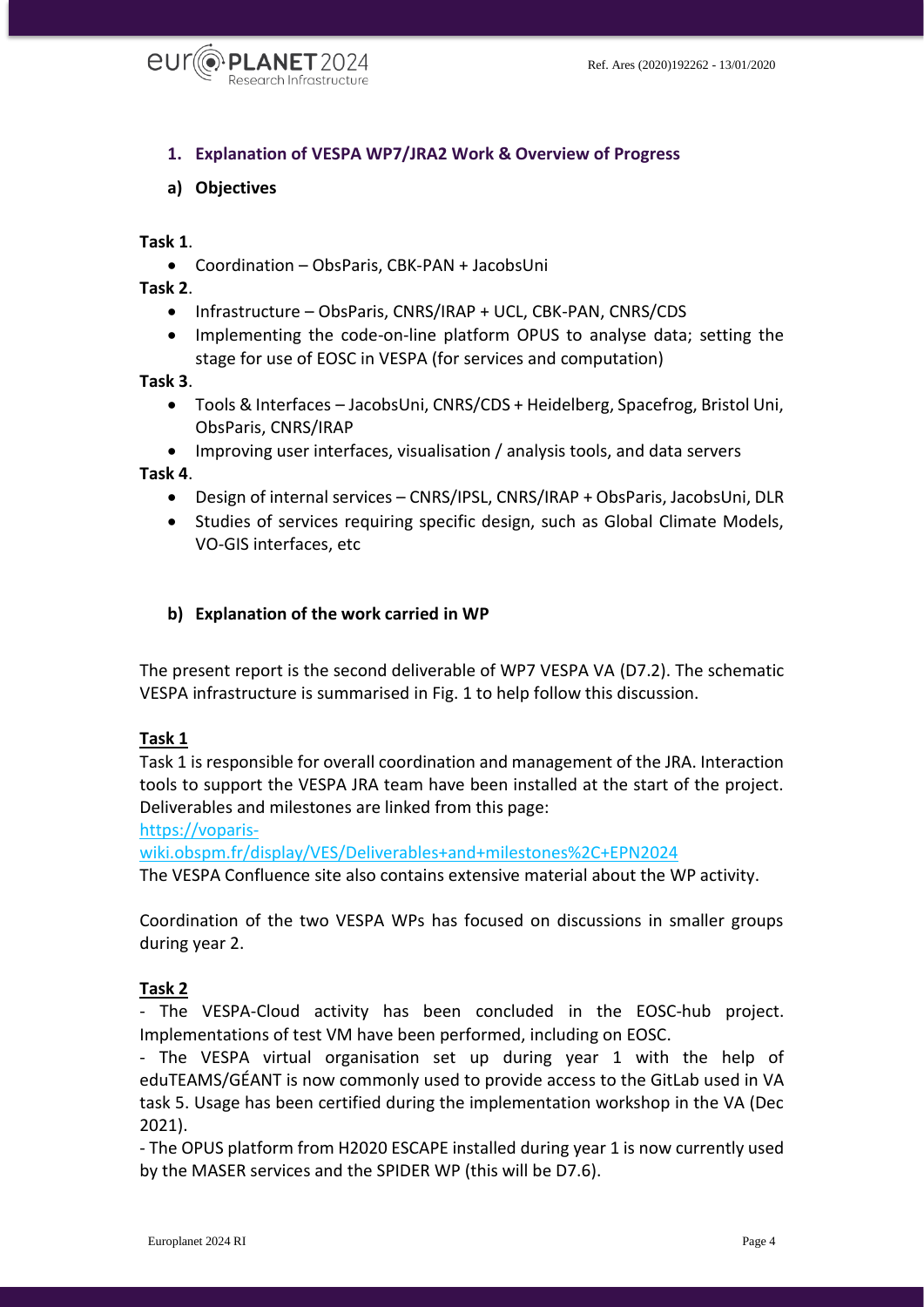

### **Task 3**

Several tools were developed or upgraded:

- (D7.5) The TOPCAT tool (v4.8.2) has been updated again with extended support for EPN-TAP (including a service validator) and further improved support for datalink. The current beta version (to be released in early 2022) includes support for PDS4 tables (in collaboration with ESA) and JCDF library for heliophysics formats.

- (MS36 and MS63) An update of the DaCHS server has been released in April 2021, which is fully compliant with python 3 and includes extensive support for the EPN-TAP protocol. Other updates (currently v2.5) were released later on to further support EPN-TAP (mixin and doc) and to include functions required by VESPA providers (e.g., incremental updates from remote database tables, unit conversions,

etc).

- (MS41) Version 2.5 of DaCHS is available on a Docker container for fast and flexible deployment. Usage has been certified during the implementation workshop in the VA (Dec 2021).

- The main SSHADE interfaces for users and providers have been greatly improved, and new functions added.

- (MS47) The collection of user feedback on portal usage was pursued (Europlanet meetings and EPSC, in particular in connection with fireball networks during year 2). The VESPA portal is being redesigned from this user experience feedback. A new version has been drafted and is still evolving (will be MS48).

- In parallel, we started testing an ElasticSearch interface to allow user to query services in natural language. This is more demanding (need to copy all metadata in a single place) but seems feasible. That could be the basis for an alternative query mode in the access portal.

#### **Task 4**

- SSHADE has enlarged its internal datatypes to include meteorites, BRDF spectral data, and band lists. Its specific interface has also been deeply updated in this period, e.g., with additional plotting tools for BRDF multi-angular data.

- (MS25) VizieR catalogues containing planetary resources have been reorganized on CDS side to prepare the EPN-TAP service. Extra functions have been implemented both on the CDS server and in the VESPA portal to support this particular service, which is justified by the importance of these resources (related to publications). This work has been presented at the ADASS conference.

- (MS40) Cartographic standards & comparisons of metadata from OGC/VO/PDS are being prepared at the time of writing (due end of Feb 2022).

- The VESPA GitLab (in VA task 5) contains more examples of service definition files, e.g., to include to retrieve data from a private existing database or to update a part of the content of large services. These are available as a knowledge database for future data providers.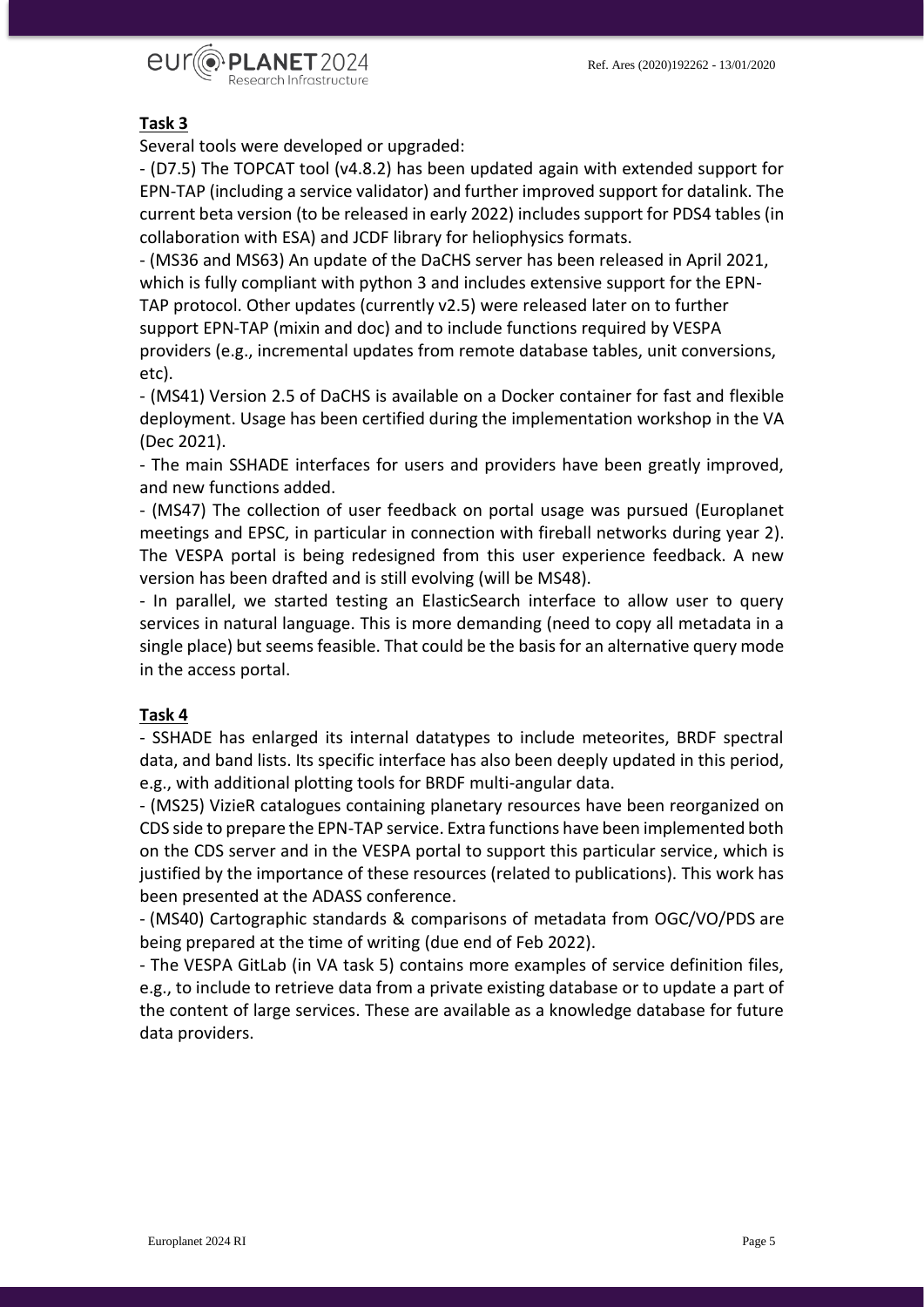

#### **VESPA: infrastructure**



*Figure 1: VESPA schematic infrastructure*

### <span id="page-5-0"></span>**c) Impact to date**

The VESPA JRA is mostly in support of the VA, which delivers most of the impact. For the JRA specifically, the addition of functions in support of Planetary Science in the standard VO tools certainly tightens the links with the Astronomy community and increases visibility of Planetary Science in Astronomy.

Similarly, the VO-GIS bridge will simplify the use of tools from the Earth Observation community, provided standards are also made consistent in the VA. This is an important element in current discussions to create a Planetary Science WG at OGC (action led by CNES and USGS, involving VESPA).

### <span id="page-5-1"></span>**d) Summary of plans for Year 3**

Objectives for year 3 include:

- More user inputs for VO tools (TOPCAT, Aladin, CASSIS)
- More functions to support data providers in DaCHS server
- Finalization of the VESPA portal update
- Finalization of the ElasticSearch study, and possibly alternative query system.
- Further study of stability of services on EOSC
- Study of congruence between VO and OGC tools and standards (to make Earth observation tools usable for planetary science)

# <span id="page-5-2"></span>**2. Update of data management plan**

Not applicable for JRA2 WP7